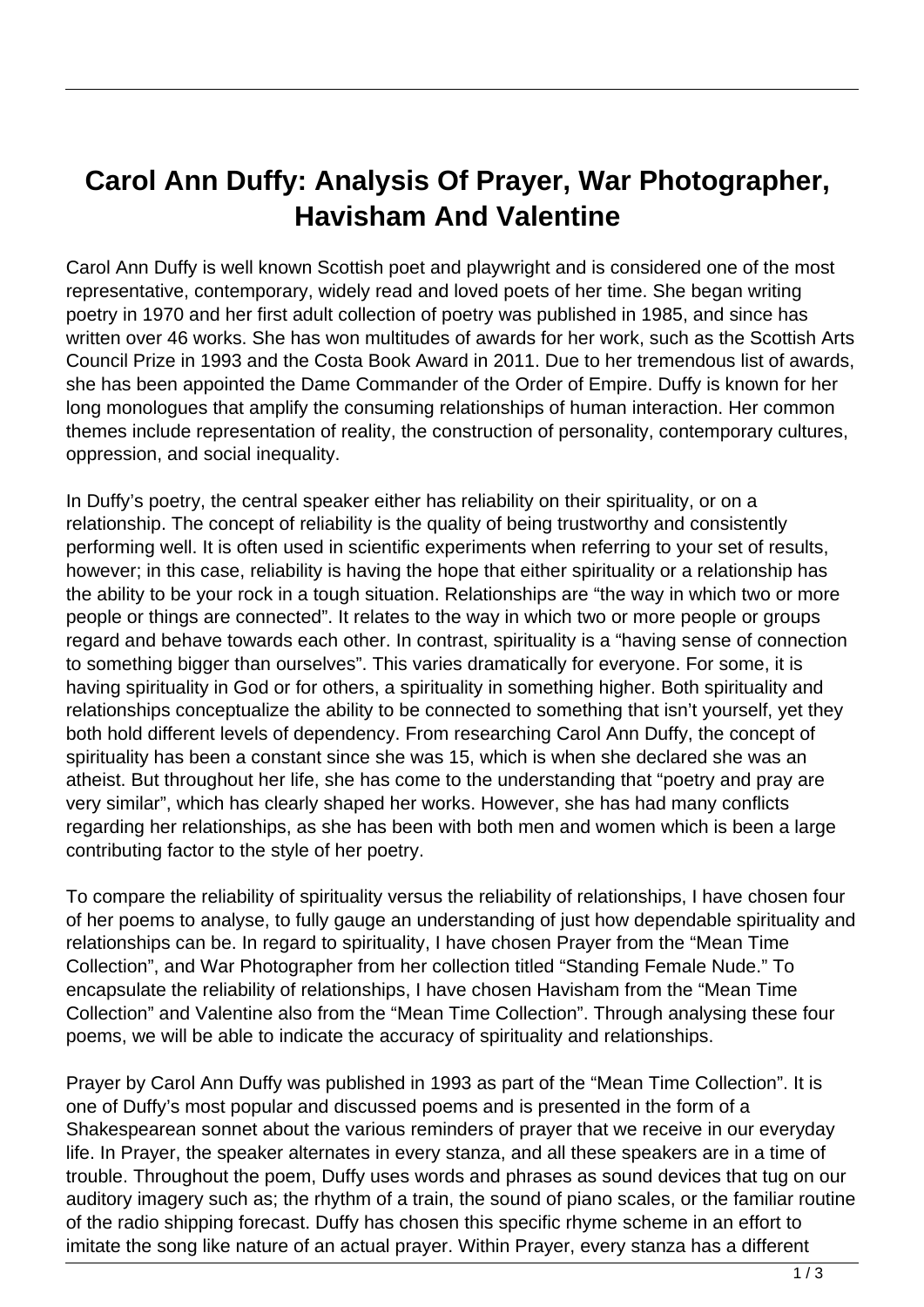element of rhythm and varied musical elements. The poem includes lines such as "the minims sung by a tree" or "the distant Latin chanting of a train" which again appeals to our auditory senses. The "radio's prayer" mentioned in the second last line is referring to a BBC radio shipping forecast, which continually happens every morning, showing a further sense of reliability just as a prayer should have. Furthermore, the tone in the pome shows the speaker's reaction to the given event that may be happening. Their reactions speak greatly to the reliability of humanity, as throughout the poem many references to prayer are made. Why is it that people with little to no faith still call out for God in times of need? If they are trying to invoke an external force, why do they not call on their belief of choice? Even for Duffy to write a poem of spirituality being an atheist herself, it questions what typical humanity relies on.

Additionally, War Photographer was published in the 1985 collection titled "Standing Female Nude" and Duffy describes the experience of a photographer who witnesses the terrible crimes against humanity, and who brings them back for us to see. This poem raises many vital questions about the reliability of humanity such as 'how should we react to terrible suffering in other countries' or 'why does a feeling of sadness not provoke a sense of action?' Although War Photographer raises these important questions, it does not answer them in any way, shape or form. Throughout the poem, there are subtle links to spirituality as a juxtaposition to the traumatic events he saw. Duffy uses symbolic associations of ordinary words such as "darkroom" and "only light is red" which describes the developing of photographs but also describes church tabernacle lights and paints a blood red image. Duffy alludes to the fact that this photographer perhaps did have faith previous to viewing the atrocities of war yet has been turned away due to the unfairness of warfare. There are many biblical suggestions in this poem as well such as "all the flesh is grass" and "blood-stained into foreign dust". This theological imagery is effective in not only projecting the adherence the photographer feels towards his occupation but also because, like a priest, he too is often exposed to demise and torment. It is clear that the photographer in this poem had a large role in publicizing the atrocities of war, and he has become numb from this experience due to the fact that "they do not care" and no one has made a change.

In contrast, Havisham was published in 1993 as part of the "Mean Time Collection". This poem tells the story of Miss Havisham from Charles Dicken's novel "Great Expectations". It explores Miss Havisham's mental and physical state after being left at the altar by her lover decades before. This piece shows the repercussions of having a reliability on a relationship, as the passionate tone shows that the devastation of love has stayed with her. In the poem, many oxymorons are used such as "beloved sweetheart bastard" and "love's hate" which portrays the uncertainty and restlessness of the speaker. By using beloved and bastard as alliteration, it further shows the conflict she entails. Duffy juxtaposes the idea of love with many violent themes in this poem, as Havisham's bitter rage is still with her. There are many illusions to the anger that she holds; such as "dark green pebbles" showing jealousy and hardening emotions. Also, "curses that are sounds, not words" suggests she is so angry she has become inarticulate and no longer has the ability to recover. The angry emotion towards her failed relationship is again shown by "a male corpse" suggesting she would rather see him dead than have him reject her all over again. Havisham shows the unreliability of relationships as we witness a woman who seems utterly broken by an act of misfortune.

Furthermore, Duffy wrote Valentine in 1993 and it offers a bizarre and unconventional approach to the traditional yet commercially driven idea of Valentine's Day. This poem expresses affection and tenderness through the unorthodox persona of an onion. This poem challenges